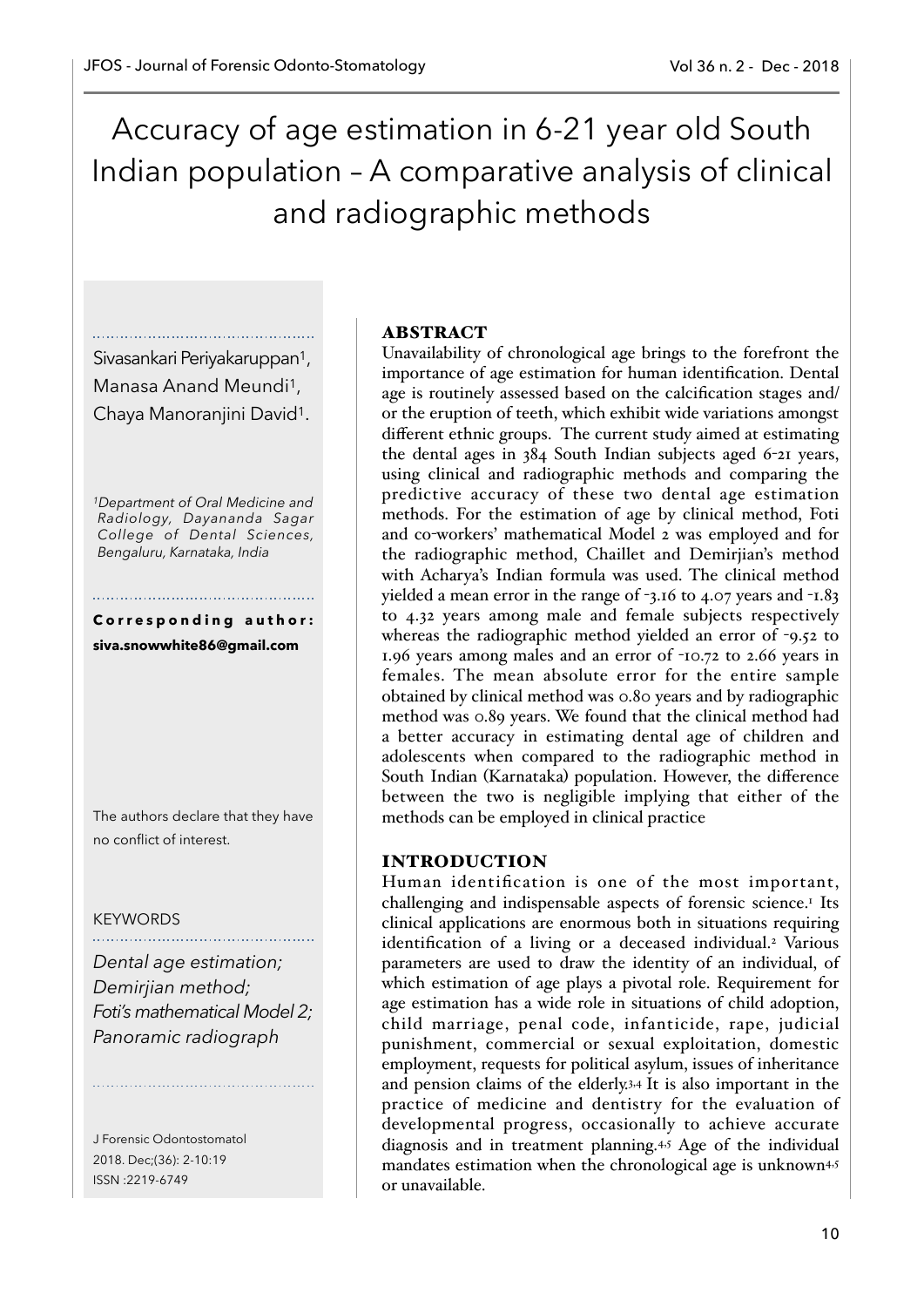Age estimation methods most frequently use the skeletal maturation and/or the teeth development, as these parameters have shown to correlate positively with the chronological age. Among the two, age estimation using teeth has demonstrated higher correlation<sup>6,7</sup> as teeth are minimally affected by environmental diversities like nutritional and endocrine disturbances and withstand post-mortem destruction.7 Dental age estimation methods utilize numerous factors starting from the appearance of tooth germs to the post-eruption alterations of the teeth.7 Age estimation of young and adolescent individuals on the basis of stages of tooth development and eruption pattern are the most reliable.<sup>8</sup>

Clinical observation of tooth eruption was the method chosen for dental age estimation before the advent of radiographic techniques and still remains a practical method in situations where other dental age estimations methods cannot be carried out. This method is non-invasive, technique insensitive and economical.8,9 Foti and co-workers proposed Model Number 2 for age estimation in living individuals by clinical examination of the erupted teeth, specifically under conditions when radiographic evaluation is either not possible or not permissible.<sup>10,11</sup>

Tooth eruption is likely to be influenced by a multitude of factors such as premature loss of primary teeth and crowding.12 However, development of teeth is not affected as such. As a result they show less variation during estimation of age.12 Screening radiographs like panoramic radiographs allow for detailed evaluation of the developmental stages of all the teeth in a single view.7,13 The most wellknown radiographic method for ascertaining dental age is the Demirjian method. Although this method was considered reliable, several studies showed high dependence on the characteristics such as race, ethnicity of the specific population in question.12 Acharya thus derived an Indian specific regression formula using Demirjian's 8-teeth method.14

With this, the present research aimed at evaluating the accuracy of Foti's clinical method and Chaillet & Demirjian's radiographic method (using Acharya's Indian formula) for age estimation in people of Karnataka, a state in southern India.

## MATERIALS AND METHODS:

The study sample consisted of 384 South Indian subjects aged 6 to 21 years. The subjects were divided into 16 groups starting from 6 years to 21 years with a class interval of 1 year (e.g. Group I:- $6 - 6.9$  years, Group II:-  $7 - 7.9$  years........ Group XVI: - 21 – 21.9 years). Each age group consisted of 24 subjects with equal distribution of 12 subjects in both the genders. The rationale for this equal distribution was that the maturity scores for each tooth in radiographic method is gender specific. The review board of institutional ethical committee has given approval for this comparative study.

Subjects residing in South India for at least the past two generations who underwent clinical and radiographic examination for reasons other than that of the present study were included in the study after obtaining informed written consent. Further, only those subjects who were devoid of congenital anomalies or syndromes, metabolic disorders, dental disorders, malignancies and/or treatment for the same and those who provided proof for their date of birth were included in the study.

To eliminate observer bias, an identification number between 1 and 384 was randomly allocated to each subject by an individual who was not a part of the study. The date of birth of the subject was then documented against their allocated identification number.

## *Chronological age estimation*

The chronological age of the subject was calculated by subtracting his or her date of birth from the date of examination. For the convenience of statistical analysis, the resultant age was converted into a decimal value (e.g. 6 years 3 months 25 days was recorded as 6.3 years and was included in the 6 - 6.9 year age group).

#### *Dental age estimation by clinical method*

A detailed intraoral examination was completed for each subject by using diagnostic instruments under adequate illumination. The eruption of maxillary incisors and molars of the deciduous dentition; maxillary canines and molars and mandibular premolars, 2nd molars and 3rd molars of the permanent dentition were recorded in a proforma sheet. A tooth was considered to be erupted if at least a portion of the tooth pierced the alveolar ridge mucosa and was visible in the oral cavity.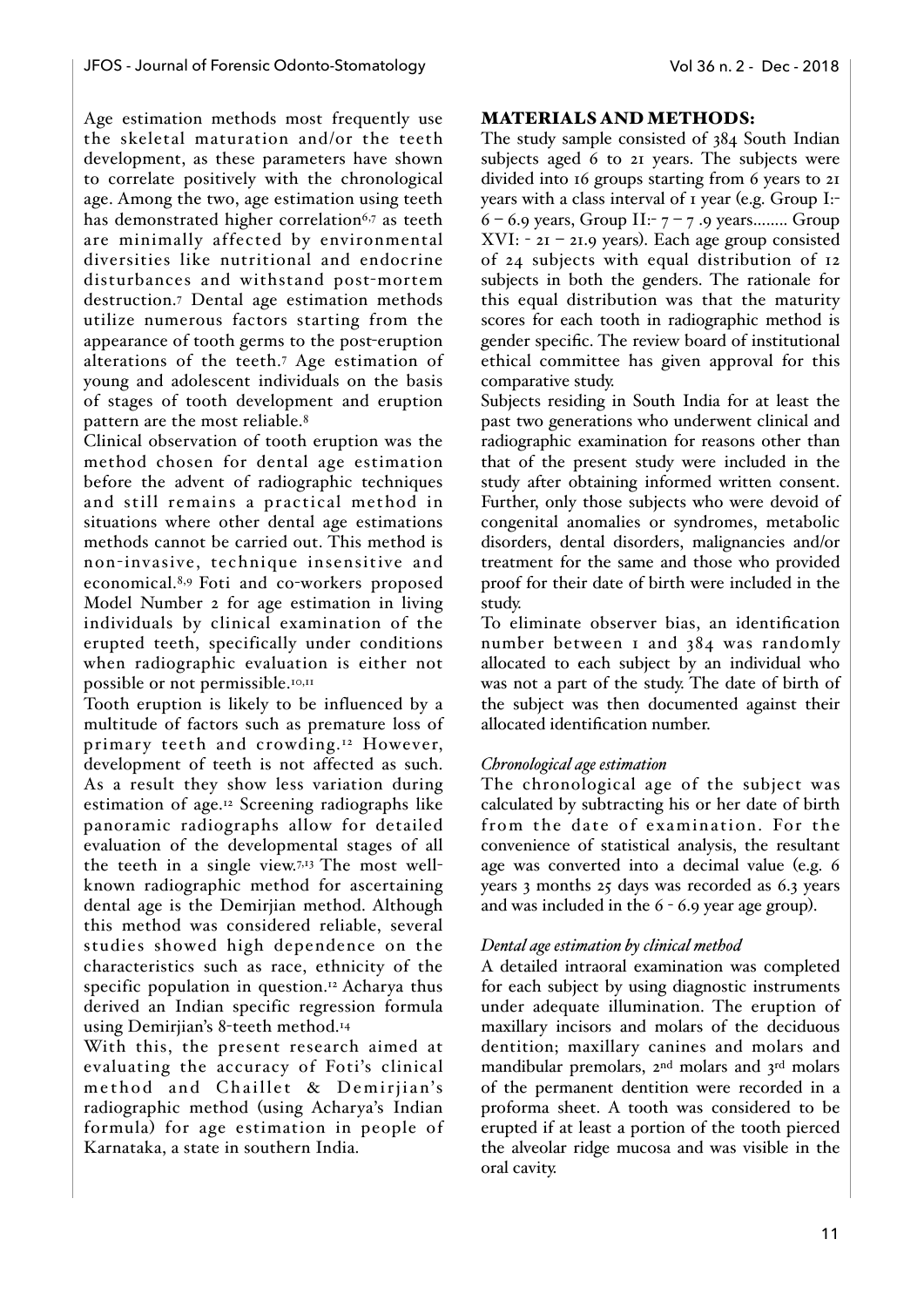Dental age estimation by clinical method was calculated using the formula derived by Foti and co-workers' Mathematical Model 2.10 The equation is as follows: Estimated age =  $13.652$ (0.514 x number of erupted deciduous upper incisors) - (0.236 x number of erupted deciduous upper molars)  $+$  (0.314 x number of erupted permanent upper canines) - (1.748 x number of erupted permanent upper 1st molars) +  $(i.012 \times$ number of erupted permanent upper 2nd molars) +  $(0.944 \times$  number of erupted upper 3rd molars) +  $(0.252 \times$  number of erupted lower premolars) + (0.285 x number of erupted permanent lower 2nd molars) + (1.537 x number of erupted lower 3rd molars).

#### *Dental age estimation by radiographic method*

Digital panoramic radiographs were obtained following the clinical examination as was indicated for the diagnosis. Patient's data pertaining to his/ her identification number, name, age and gender was registered in the Sidexis XG software. Images obtained following the exposure were stored in the computer with an identification number unique to the subject to facilitate blinding.

In the chosen panoramic images, the calcification stage of all eight permanent teeth on the left  $(s^{rd})$ quadrant were assessed and graded from 0 to 9 based on the Chaillet & Demirjian's method<sup>8,15</sup> by the observer. In the absence of any tooth on the 3rd quadrant, the corresponding tooth on the  $4<sup>th</sup>$ quadrant was considered for assessment.

Following assessment the grades of the developmental stages of calcification of all 8 teeth were recorded in the proforma. A gender specific maturity score was given to each grade using Demirjian's individual maturity score table.5,15

The resultant maturity scores of all 8 teeth were then summed to obtain the total maturity score (S). This value was substituted in Acharya's Indian formula14 as given below

Age (Males) = 27.4351 (0.0097 x  $S^2$ ) + (0.000089 x  $S^3$ 

Age (Females) = 23.7288 - (0.0088 x  $S^2$ ) + (0.000085  $\mathrm{x} S^3$ 

# **STATISTICS**

The data obtained was subjected to statistical analysis using the SPSS (Statistical Package for Social Sciences) version 15.0 software. Student's unpaired t-test was used to compare the chronological age with the dental age as estimated by Foti's clinical method as well as Chaillet & Demirjian's radiographic method (using Acharya's formula). Comparison was done separately for males and females. Level of significance was set at  $p = 0.05$  and  $95\%$  confidence intervals (CI). The values were represented as Mean ± SD and standard errors. Multiple linear logistic regressions were used to evaluate the relationship between the chronological age and estimated dental age by both the methods.

The mean of estimated dental age by both the methods were compared with the mean chronological age of the corresponding age group.

## **RESULTS**

*Results of statistical comparison between Foti's clinical age estimation method and chronological age*

The mean age estimated by the clinical method for the entire male sample was 13.04 years and for the entire female sample was 12.99 years (Table 1).

observed in the group XV (20-20.9 years) and for females in the group VII (12-12.9 years). The minimum difference for males was seen in the group IX  $(14-14.9 \text{ years})$  and for females in the group  $X$  ( $15$ - $15.9$  years).

In the age groups of VI (11-11.9 years) and XIV (19-19.9 years), there was a statistically significant ( $p <$ 0.05) difference observed in the mean estimated age between males and females implying that in these age groups there is a necessity to apply formulae for both males and females separately (Table 2).

|                     | Gender | N   | <b>Mean (In Years)</b> |
|---------------------|--------|-----|------------------------|
| Chronological age   | Male   | 192 | 13.99                  |
|                     | Female | 192 | 13.91                  |
| Clinical method     | Male   | 192 | 13.04                  |
|                     | Female | 192 | 12.99                  |
| Radiographic method | Male   | 192 | 14.81                  |
|                     | Female | 192 | 15.07                  |

Table 1: Mean age values of Clinical method and Radiographic method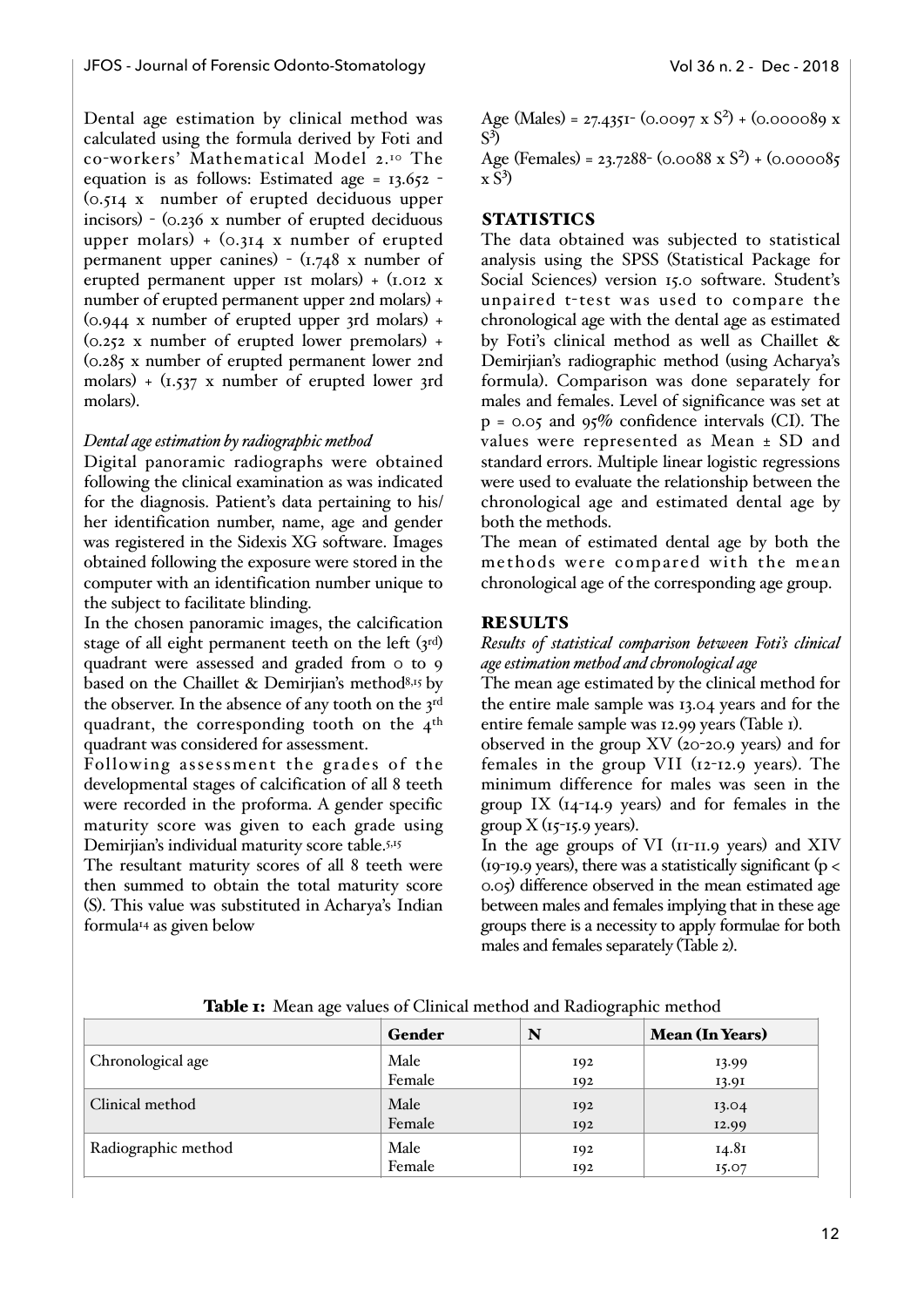# JFOS - Journal of Forensic Odonto-Stomatology **Volugation 12 - Dec - 2018**

Table 2: Comparison of estimated mean dental age by Clinical method and Radiographic method to chronological age for both genders

|                              |                           | <b>Clinical method</b> |             | Radiographic method |                |       |                  |      |                |
|------------------------------|---------------------------|------------------------|-------------|---------------------|----------------|-------|------------------|------|----------------|
| Age groups                   | Gende                     | Mean                   | SD          | S.E                 | <b>P-Value</b> | Mea   | <b>SD</b>        | S.E  | <b>P-Value</b> |
| I $(6-6.9 \text{ years})$    | M<br>9.58<br>I.62<br>0.47 | 0.08                   | 15.94       | 2.28                | 0.66           |       |                  |      |                |
|                              | ${\bf F}$                 | 8.39                   | 1.60        | 0.46                |                | 17.28 | 2.37             | 0.68 | 0.17           |
| II $(7 - 7.9 \text{ years})$ | $\mathbf{M}% _{0}$        | 9.38                   | 1.27        | 0.37                | 0.14           | 12.37 | I.86             | 0.54 | $<$ 0.001 $*$  |
|                              | $\mathbf F$               | 8.42                   | 1.76        | 0.5I                |                | 16.27 | 2.00             | 0.58 |                |
| III $(8-8.9 \text{ years})$  | M                         | 8.97                   | 0.70        | 0.20                | 0.24           | 10.69 | 0.75             | 0.22 | $0.004*$       |
|                              | ${\bf F}$                 | 8.54                   | <b>I.OO</b> | 0.29                |                | 12.6I | I.93             | 0.56 |                |
| IV $(9-9.9 \text{ years})$   | $\mathbf M$               | 9.33                   | 0.43        | O.I2                | 0.63           | 10.30 | 0.53             | 0.15 | $0.04*$        |
|                              | $\mathbf F$               | 9.40                   | 0.36        | 0.10                |                | 10.67 | 0.28             | 0.08 |                |
| V (10-10.9years)             | $\mathbf M$               | 10.59                  | I.72        | 0.50                | 0.42           | 10.39 | 0.95             | 0.27 | 0.19           |
|                              | ${\bf F}$                 | 10.08                  | I.22        | 0.35                |                | 10.91 | 0.93             | 0.27 |                |
| VI (II-II.9                  | $\mathbf{M}% _{0}$        | 12.19                  | 1.89        | 0.55                | $0.01*$        | II.I9 | I.52             | 0.44 | 0.62           |
| years)                       | $\mathbf F$               | 10.39                  | I.37        | 0.40                |                | 10.94 | 0.8 <sub>O</sub> | 0.23 |                |
| VII (12-12.9<br>years)       | $\mathbf M$               | 13.03                  | 1.78        | 0.5I                | 0.86           | II.3I | I.82             | 0.53 | 0.43           |
|                              | ${\bf F}$                 | 12.89                  | 2.15        | 0.62                |                | II.97 | 2.17             | 0.63 |                |
| VIII (13-13.9<br>years)      | $\mathbf{M}% _{0}$        | 13.57                  | 1.64        | 0.47                | 0.42           | I4.14 | I.68             | 0.48 | O.72           |
|                              | $\mathbf F$               | I4.0I                  | 0.85        | 0.25                |                | 13.84 | 2.3I             | 0.67 |                |
| IX (14-14.9                  | $\mathbf M$               | 14.34                  | 0.10        | 0.03                | 0.48           | 15.45 | I.32             | 0.38 | 0.14           |
| years)                       | $\mathbf F$               | 14.22                  | 0.58        | 0.17                |                | 14.42 | I.92             | 0.55 |                |
| $X(15-15.9)$                 | $\mathbf M$               | 14.65                  | 1.50        | 0.43                |                | 16.23 | 2.05             | 0.59 | 0.07           |
| years)                       | ${\bf F}$                 | 14.39                  | 0.00        | 0.00                | 0.55           | 14.51 | 2.43             | 0.70 |                |
| XI (16-16.9                  | $\mathbf M$               | 15.32                  | 1.96        | 0.56                |                | 16.60 | I.74             | 0.50 | 0.54           |
| years)                       | $\mathbf F$               | 15.01                  | 1.54        | 0.45                | 0.67           | 16.10 | 2.07             | 0.60 |                |
| XII (17-17.9                 | $\mathbf M$               | 14.52                  | 0.56        | 0.16                |                | 17.10 | 1.63             | 0.47 | 0.70           |
| years)                       | ${\bf F}$                 | 14.96                  | 1.17        | 0.34                | 0.25           | 17.34 | 1.43             | 0.4I |                |
| XIII (18-18.9                | $\mathbf M$               | 15.51                  | 1.67        | 0.48                |                | 18.12 | I.19             | 0.34 | 0.86           |
| years)                       | $\mathbf F$               | 14.67                  | 0.67        | 0.19                | O.I2           | 18.04 | 0.97             | 0.28 |                |
| XIV (19-19.9<br>years)       | $\mathbf M$               | 16.69                  | 2.16        | 0.62                | $0.03*$        | 19.07 | 1.34             | 0.39 | 0.45           |
|                              | ${\bf F}$                 | 18.62                  | 1.76        | 0.5I                |                | 18.62 | I.49             | 0.43 |                |
| XV (20-20.9                  | $\mathbf M$               | 16.50                  | 2.28        | 0.66                |                | 18.61 | 2.45             | 0.7I | 0.9I           |
| years)                       | ${\bf F}$                 | 16.48                  | 2.02        | 0.58                | 0.98           | 18.70 | 0.99             | 0.29 |                |
| XVI (21-21.9                 | $\mathbf M$               | 17.49                  | 2.12        | 0.6I                |                | 19.52 | 0.96             | 0.28 | 0.11           |
| years)                       | $\mathbf F$               | 17.31                  | 2.13        | 0.6I                | 0.84           | 18.97 | 0.66             | 0.19 |                |

\* Statistically significant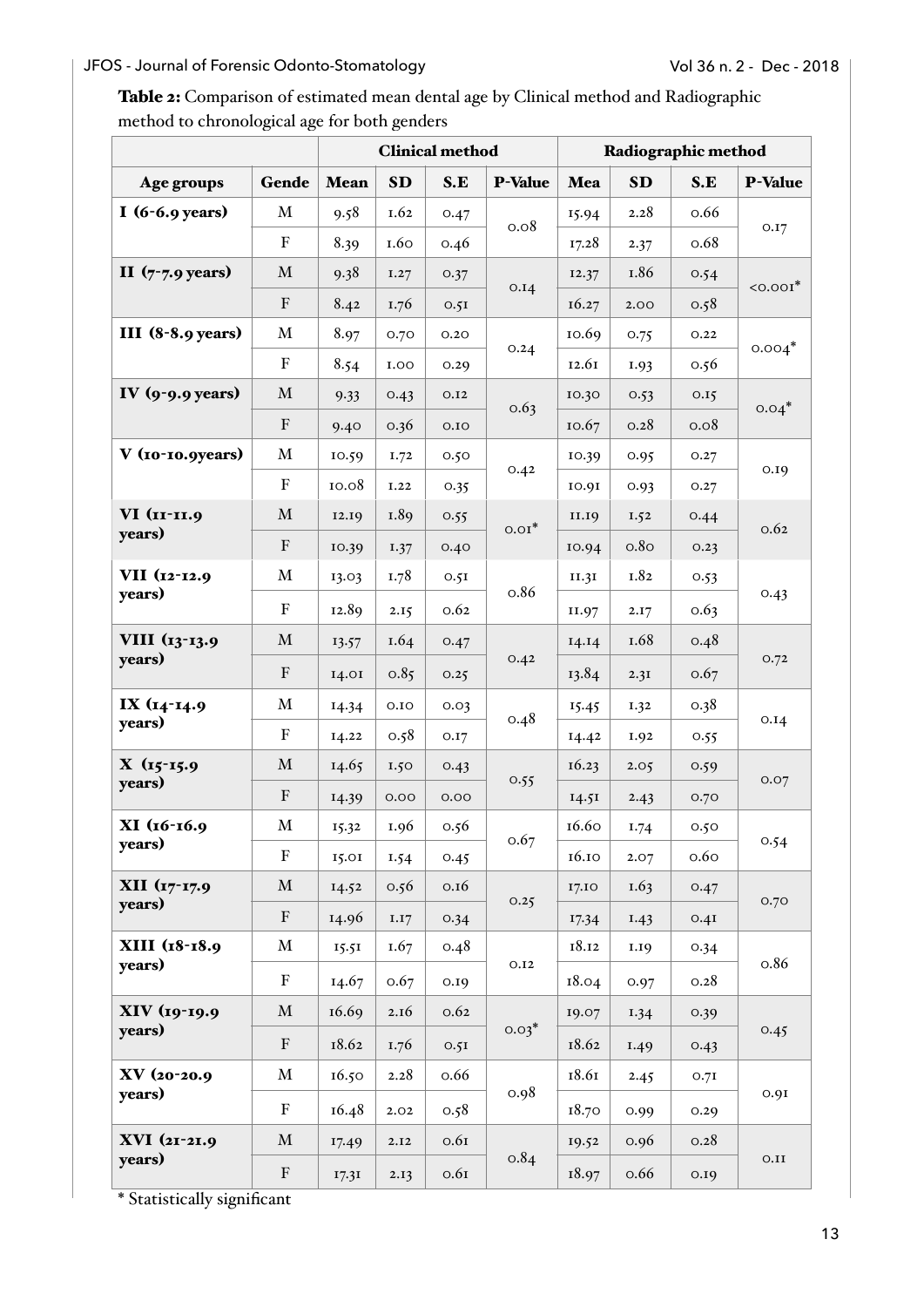# JFOS - Journal of Forensic Odonto-Stomatology **Vol 36 n. 2 - Dec - 2018**

Table 3: Mean error and M.A.E (Mean Absolute Error) in years for Clinical method and Radiographic methods of age estimation in all age groups

|                                                              |                    | <b>Clinical method</b> |           |                                                                | Radiographic method                                              |                                                                 |                  |       |                |
|--------------------------------------------------------------|--------------------|------------------------|-----------|----------------------------------------------------------------|------------------------------------------------------------------|-----------------------------------------------------------------|------------------|-------|----------------|
| Age                                                          | Gender             | <b>Mean</b>            | <b>SD</b> | M.A.E                                                          | <b>P-Value</b>                                                   | <b>Mean</b>                                                     | <b>SD</b>        | M.A.E | <b>P-Value</b> |
| $I(6-6.9)$                                                   | $\mathbf M$        | $-3.16$                | 1.83      | 0.53                                                           | 0.09                                                             | $-9.52$                                                         | 2.24             | 0.65  | 0.24           |
| years)                                                       | ${\bf F}$          | $-L.83$                | I.79      | 0.52                                                           |                                                                  | $-IO.72$                                                        | 2.58             | 0.75  |                |
| $\mathbf{I}$                                                 | $\mathbf{M}$       | $-1.85$                | I.27      | 0.37                                                           | 0.13                                                             | $-4.83$                                                         | 1.98             | 0.57  | $\leq 0.001$ * |
| $(7 - 7.9)$<br>veárs)                                        | ${\bf F}$          | $-0.86$                | 1.73      | 0.50                                                           |                                                                  | $-8.71$                                                         | 2.02             | 0.58  |                |
| III                                                          | M                  | $-0.46$                | 0.6I      | 0.18                                                           |                                                                  | $-2.19$                                                         | 0.92             | 0.27  | $0.004*$       |
| $(8-8.9)$<br>years)                                          | $\mathbf{F}$       | $-0.07$                | I.I2      | 0.32                                                           | 0.30                                                             | $-4.14$                                                         | I.88             | 0.54  |                |
| IV                                                           | $\mathbf M$        | 0.26                   | 0.5I      | 0.15                                                           | 0.85                                                             | $-0.72$                                                         | 0.52             | 0.15  | 0.10           |
| $(9-9.9)$<br>years)                                          | ${\bf F}$          | O.22                   | 0.37      | O.II                                                           |                                                                  | $-L.05$                                                         | 0.40             | O.I2  |                |
| v                                                            | M                  | 0.04                   | 1.75      | 0.5I                                                           |                                                                  | 0.24                                                            | I.OI             | 0.29  | 0.15           |
| $(10-10.9)$<br>years)                                        | $\overline{F}$     | O.47                   | 1.18      | 0.34                                                           | 0.49                                                             | $-0.35$                                                         | 0.92             | O.27  |                |
| <b>VI</b>                                                    | $\mathbf{M}$       | $-0.61$                | 1.81      | 0.52                                                           | $0.02*$                                                          | 0.39                                                            | 1.5I             | 0.44  | 0.68           |
| $(II-II.9)$<br>years)                                        | $\mathbf{F}$       | I.I5                   | 1.44      | 0.42                                                           |                                                                  | 0.60                                                            | 0.90             | 0.26  |                |
| <b>VII</b>                                                   | $\mathbf M$        | $-0.50$                | 1.76      | 0.5I                                                           | 0.85                                                             | I.23                                                            | 1.78             | 0.5I  | 0.4I           |
| $(12 - 12.9)$<br>vears)                                      | $\mathbf F$        | $-0.36$                | 1.87      | 0.54                                                           |                                                                  | 0.57                                                            | 2.04             | 0.59  |                |
| <b>VIII</b>                                                  | $\mathbf{M}$       | $-0.08$                | I.66      | 0.48                                                           | 0.58                                                             | $-0.64$                                                         | 1.71             | 0.49  | 0.6I           |
| $(13 - 13.9)$<br>years)                                      | ${\bf F}$          | $-0.39$                | 0.92      | 0.27                                                           |                                                                  | $-0.2I$                                                         | 2.30             | 0.66  |                |
| IX                                                           | $\mathbf{M}$       | 0.09                   | O.27      | 0.08                                                           |                                                                  | $-L.02$                                                         | I.36             | 0.39  | 0.II           |
| $(14 - 14.9)$<br>years)                                      | ${\bf F}$          | 0.30                   | 0.56      | 0.16                                                           | 0.24                                                             | 0.10                                                            | I.93             | 0.56  |                |
| $\mathbf X$                                                  | $\mathbf{M}$       | 0.85                   | 1.52      | 0.44                                                           | 0.50                                                             | $-0.73$                                                         | I.95             | 0.56  | 0.07           |
| $(15 - 15.9)$<br><b>véars)</b>                               | $\mathbf{F}$       | 1.16                   | 0.28      | 0.08                                                           |                                                                  | I.04                                                            | 2.50             | O.72  |                |
| XI<br>$(16-16.9)$                                            | $\mathbf{M}$       | I.2I                   | 1.98      | 0.57                                                           | 0.89                                                             | $-0.07$                                                         | 1.7I             | 0.49  | 0.72           |
| years)                                                       | $\mathbf F$        | I.3I                   | 1.49      | 0.43                                                           |                                                                  | 0.2I                                                            | 2.06             | 0.59  |                |
| XII                                                          | M                  | 2.97                   | 0.54      | 0.16                                                           | 0.47                                                             | 0.39                                                            | 1.8 <sub>O</sub> | 0.52  | 0.90           |
| $(17 - 17.9)$<br>vears)                                      | ${\bf F}$          | 2.68                   | I.24      | 0.36                                                           |                                                                  | 0.30                                                            | 1.50             | 0.43  |                |
| XIII<br>$(18-18.9)$                                          | $\mathbf{M}$       | 3.04                   | 1.53      | 0.44                                                           | 0.26                                                             | 0.43                                                            | I.07             | 0.3I  | 0.66           |
| vears)                                                       | $\mathbf F$        | 3.61                   | 0.74      | 0.2I                                                           |                                                                  | 0.24                                                            | 0.96             | 0.28  |                |
| XIV                                                          | $\mathbf{M}% _{0}$ | 2.90                   | 2.26      | 0.65                                                           | $0.04*$                                                          | 0.52                                                            | I.42             | 0.4I  | 0.39           |
| $(19-19.9)$<br>vears)                                        | $\mathbf{F}$       | 1.06                   | 1.82      | 0.53                                                           |                                                                  | I.05                                                            | 1.54             | 0.44  |                |
| $\mathbf{X}\mathbf{V}$<br>$(20 - 20.9)$                      | M                  | 4.07                   | 2.35      | 0.68                                                           | 0.89                                                             | 1.96                                                            | 2.56             | 0.74  | 0.77           |
| vears)                                                       | ${\bf F}$          | 3.93                   | 2.07      | 0.60                                                           |                                                                  | I.72                                                            | 0.98             | 0.28  |                |
| <b>XVI</b>                                                   | M                  | 3.99                   | 2.10      | 0.6I                                                           | 0.7I                                                             | 1.96                                                            | 0.85             | 0.24  | $0.03*$        |
| $(21-21.9)$<br>vears)                                        | ${\bf F}$          | 4.32                   | 2.18      | 0.63                                                           |                                                                  | 2.66                                                            | 0.57             | 0.17  |                |
| CLINICAL METHOD ---- MAE for<br>whole sample $= 0.8$ o years |                    |                        |           |                                                                |                                                                  | RADIOGRAPHIC METHOD ---- MAE<br>of Entire sample = $0.89$ years |                  |       |                |
| CLINICAL METHOD ---- MAE for male<br>sample = $0.76$ years   |                    |                        |           | RADIOGRAPHIC METHOD ---- MAE<br>for male sample = $0.88$ years |                                                                  |                                                                 |                  |       |                |
| CLINICAL METHOD ---- MAE for<br>female sample = $0.84$ years |                    |                        |           |                                                                | RADIOGRAPHIC METHOD ---- MAE<br>for female sample $= 0.90$ years |                                                                 |                  |       |                |

\* Statistically significant ; SD = Standard Deviation ; MAE = Mean Absolute Error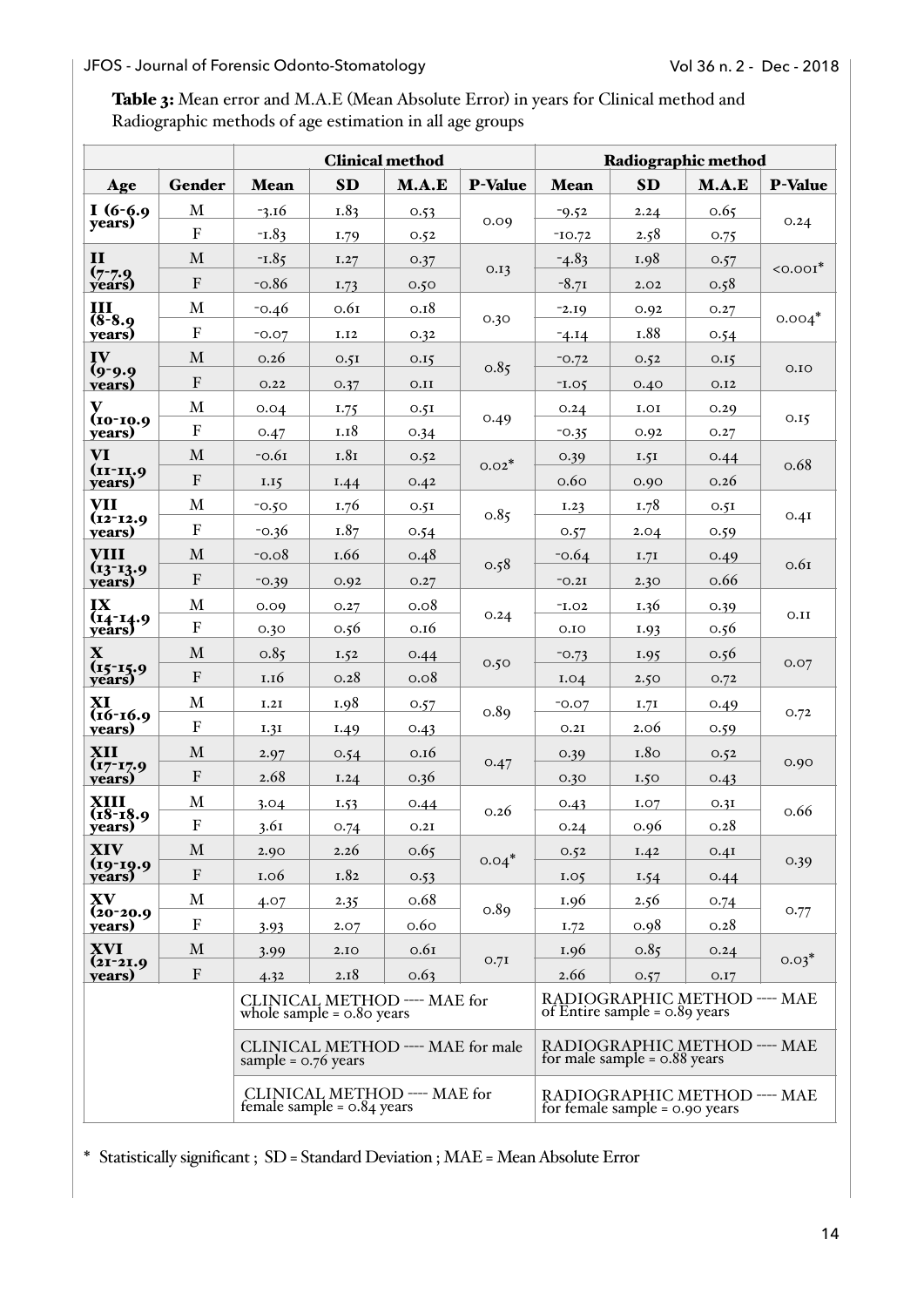#### *Accuracy of the Clinicaly Estimated Dental Age*

The clinical method yielded a mean error in the range of -3.16 to 4.07 years among male subjects and -1.83 to 4.32 years in females subjects. The positive result indicates an over-estimation and negative result indicates an under-estimation. The estimated age was considered accurate if it was <±1 year from the chronological age "CA" and was considered inaccurate if it was >±2 years  $(Table 3)$ .

Accuracy refers to how close the estimated dental age (EDA) is to the chronological age. Theoretically, the difference between the EDA and the chronological age must be zero or close to zero. In recent studies, the statistical tool that has been used to quantify accuracy is Mean Absolute Error (MAE). MAE is the average of all absolute errors. The main objective of MAE is to consider all the observations in the group and make the values unaffected by the extremes. It tells us how large an error we can expect from the predicted values. For example, MAE of 0.80 means that during the clinical application of age estimation the value obtained is likely to have an error up to +/- 0.80 years. At present, MAE is considered to be the best parameter to express the accuracy of any age estimation method.

The mean absolute error for the entire sample by the clinical method obtained was 0.80 years, for male sample was 0.76 years and for female sample was 0.84 years (Table 3).

## *Results of statistical comparison between Demirjian's radiographic method and chronological age*

The mean age estimated by the clinical method for the entire male sample was 14.81 years and for the entire female sample was 15.07 years (Table 1). The maximum mean age difference for males was observed in group XV (20-20.9 years) and for females in group I (6-6.9 years). The minimum difference for both males and females was seen in the group IV (9-9.9 years). In the age groups II -

IV (7-9.9 years), a statistically significant ( $p <$ 0.05) difference were observed in the mean estimated age between males and females (Table 2).

*Accuracy of the Radiographically Estimated Dental Age* The radiographic method yielded a mean error in the range of -9.52 to 1.96 years among the male subjects and -10.72 to 2.66 years in female subjects.

The mean absolute error for the entire sample obtained was 0.89 years, for male sample was 0.88 years and for female sample was 0.90 years (Table 3).

## *Comparison of clinical and radiographic methods*

An error of <+ 1year was observed in 39.6% of the subjects for whom EDA was predicted by clinical method and in 32.8% of the subjects for whom EDA was predicted by radiographic method indicating that the clinical method a better predictor of age than radiographic method. Even though the clinical method is performing better, in 46.6% of the subjects the EDA is falling within  $\pm$  3 years when estimated by radiographic method suggesting radiographic method is efficient in estimating the DA within 3 years (Table 4).

The ages estimated by both the methods were correlated with the chronological age for the entire study population using Pearson's correlation. The p value was set at 0.001.

Clinical method correlated positively with chronological age  $(r < +1)$  for the entire study group and was highly significant  $(p < 0.001)$ . The correlation coefficient was 0.87. The values being greater than 0.80 indicated a strong correlation (Graphs 1).

Similarly, the radiographic method also positively correlated with chronological age  $(r < +1)$  for entire subjects and was highly significant ( $p <$ 0.001). However the correlation coefficient was 0.64 for the entire study group. Values were ranging from 0.50 to 0.80 indicating a moderate correlation (Graphs 2).

Table 4: Frequency distribution of total sample as per error range for Clinical and Radiographic methods

| <b>Error distribution</b> | $\leq$ ± Iyear | $\pm$ 1.01 to $\pm$ 3 years | $\geq$ ± 3.01 years |
|---------------------------|----------------|-----------------------------|---------------------|
| Clinical Method           | 152            | 143                         | 89                  |
|                           | $39.6\%$       | $37.2\%$                    | $23.2\%$            |
| Radiographic Method       | 126            | 179                         | 79                  |
|                           | $32.8\%$       | $46.6\%$                    | 20.4%               |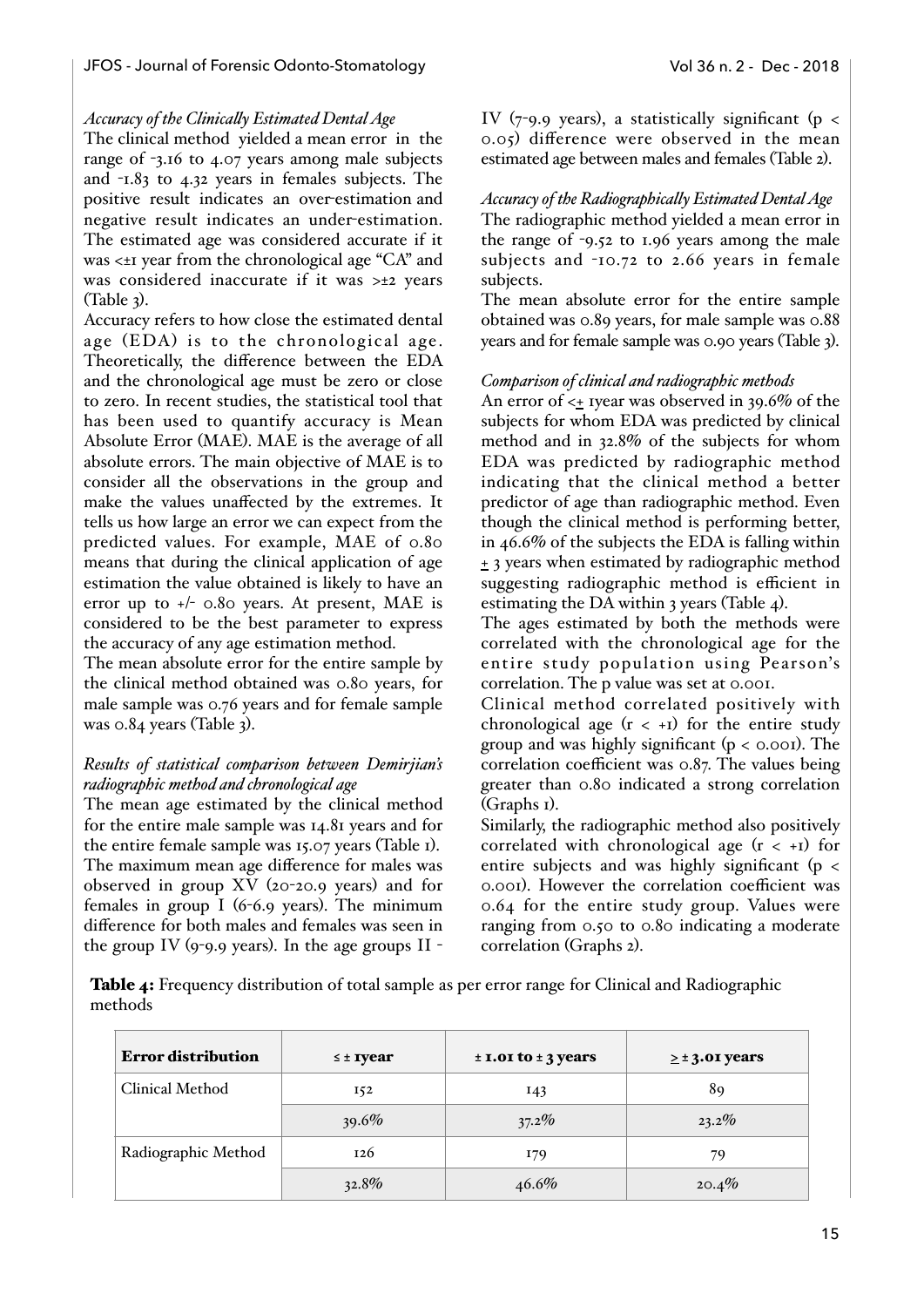

Chronological age

Graph 1: Scatterplot depicting the relationship btw CA and EDA by clinical

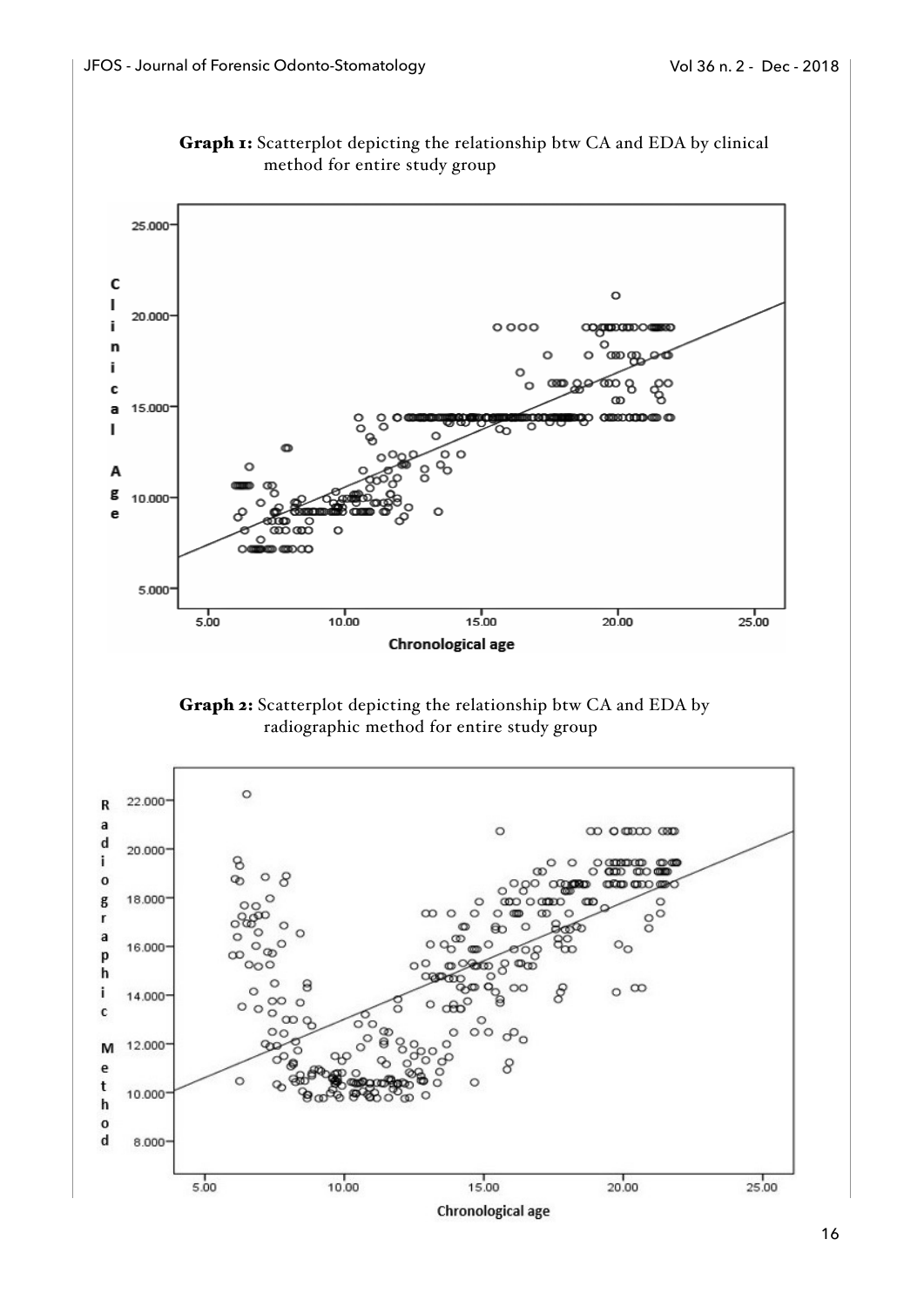# DISCUSSION

Dental age estimation plays a crucial role in the identification of living and dead subjects.3 Various physical, chemical and histological methods have evolved over the years to estimate age using the teeth.16 However, the majority of them result in the loss of physical evidence.

Estimation of age by assessing the stages of tooth development has often been the preferred method as it closely coincides with the chronological age and it can be evaluated using radiographs.

Age estimation by analysing the dental development was done using radiographs. Demirjian's method<sup>8</sup> is one of the oldest and most widely used radiographic method for ascertaining dental age due to its simplicity, preset criteria for evaluating tooth maturity, schematic illustrations and gender specific maturity scores. Nevertheless, it has demonstrated significant differences between the predicted and the true age in non-Canadian population. Several authors<sup>5,17</sup> therefore have developed an Indian-specific formula for accurate age prediction in an Indian population. As our study was on an Indian population, we used Demirjian's radiographic method in combination with Acharya's formula for the radiographic method of age estimation.

Next best and non-invasive means of dental age estimation is perhaps the clinical method as proposed by Foti and co-workers wherein the age is estimated by assessing the pattern of teeth eruption. We applied their regression model 2.

## *Accuracy of Foti's Clinical Method*

In our study, Foti's clinical method yielded age estimates for the ages  $7 - 15$  years with a difference within ± 1 year between estimated and true age (Table 4), which was in concordance with the study by Dinakar et al in a Goan population.5 But, a negligibly higher error of 1.16 years was observed among female subjects of 11-12 years and 15 -16 years. This over-estimation can be attributed to the early pubertal changes observed in females compared to males.

The error of more than 1 year observed in our study in the subjects younger than 7 years old is comparable with the results observed by Foti et al.<sup>10</sup> When Foti and co-workers<sup>10</sup> validated all of their 4 models on French population aged  $6 - 2I$ years, their DAE using model 2 in the subjects below 10.5 years showed a significant error of >1

year; this could be due to inherent limitation in Foti's Model 2 regression formula, as it does not consider deciduous canines, mandibular incisors, molars and permanent 1st molars, teeth commonly present in a 6 year old child.

Similarly, Foti's clinical method failed to make precise estimates for the age group of  $16 - 22$ years. An error of  $1.06 - 4.32$  years in EDA was bound to occur in these age groups (Table 3) as 3rd molars show a diverse eruption pattern in the population of the present generation, most often, remaining occult.

The mean error of  $0.92 \pm 1.39$  (S.D) years obtained for the entire study sample is comparable with Foti and co-workers' 10 achieved mean error of -  $0.47 \pm 1.85$  years in their study group.

We found a statistically significant difference  $(p<0.05)$  in the mean estimated ages between males and females in the age group of 11-11.9 years and 19-19.9 years (Table 2). This difference may be due to the absence of gender specific formulae thus imploring a need to derive gender specific regression formulae.

Accordingly, in our study Foti's method estimated a mean absolute error of 0.80 years for the entire study sample (Table 3). This implies that age estimated by clinical method using Foti's Model 2 regression formula is likely to estimate the chronological age within 1 year difference. Dinakar et als observed a MAE of 2.33 years in a Goan population.5 The MAE of as low as 0.80 years achieved in our study suggests that Foti's method can predict the age of South Indian (Karnataka) population with greater accuracy and hence can be effectively used during forensic age estimation.

## *Accuracy of modified Demirjian's method*

For the radiographic method of DAE, we chose to use Chaillet and Demirjian's 8-teeth<sup>15</sup> method as our study subjects aged between 6-21 years. It is based on the assessment of calcification stages of mandibular left permanent teeth including 3rd molars using panoramic radiographs. It provides a gender specific dental maturity scoring system and tables for conversion of them to dental ages.8,15

As Demirjian's 7-teeth method over-estimated the dental age by  $1.2 - 3$  years in South Indian population,18,19 Acharya14 used Chaillet and Demirjian's 8-teeth method on 547 panoramic radiographs of South Indian population and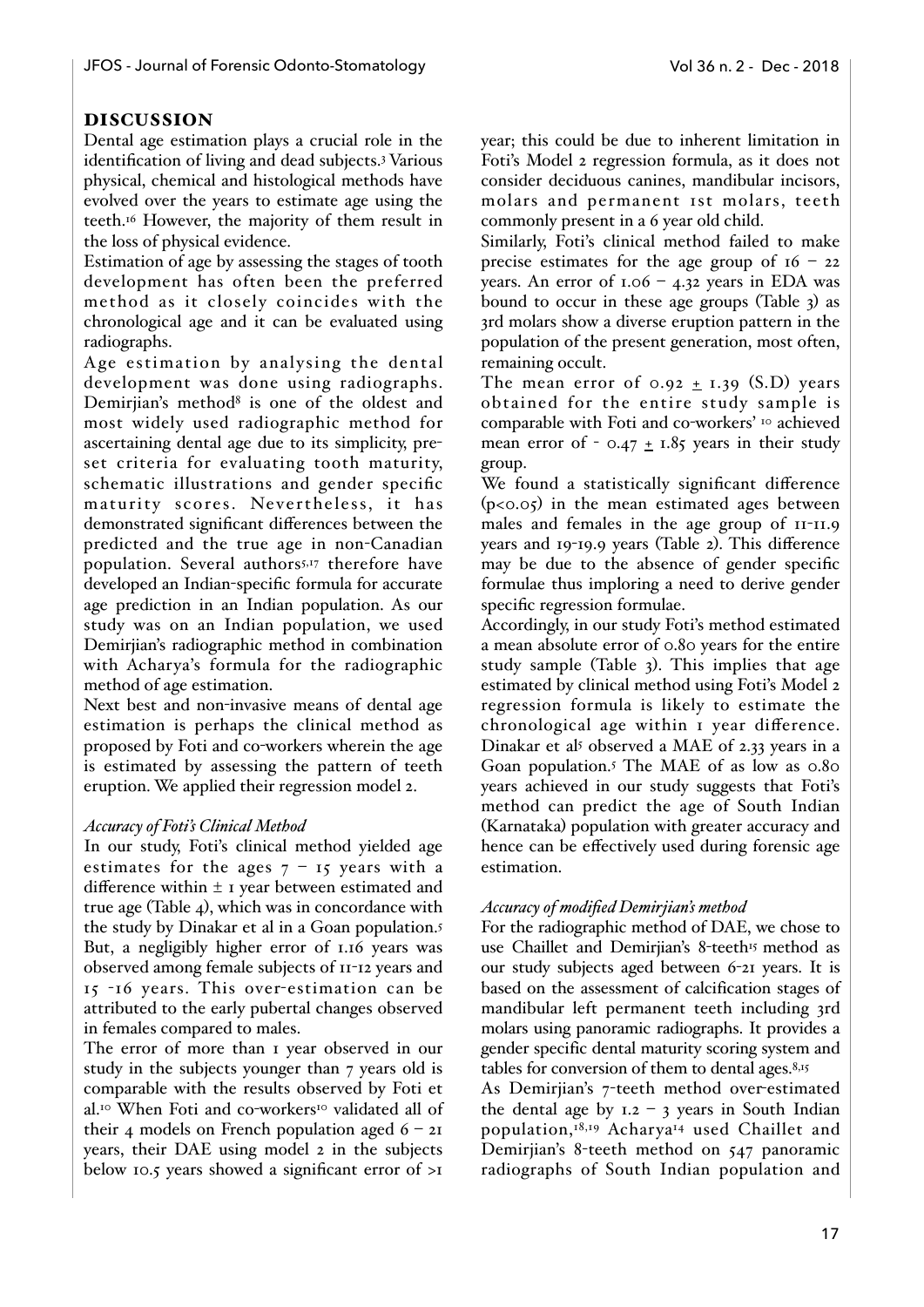derived new regression formulae for them. We applied Acharya's regression formulae in our study as the subjects are from Karnataka, South India.

In the present study, radiographic method accurately estimated dental age of 9-19.9 year old subjects with an error less than  $\pm$  1 year (Table 3). Similar results were achieved by Mohammed RB et al<sup>20</sup> and Sonali et al.<sup>13</sup>

Although the radiographic method estimated DA accurately in 9-19.9 years old subjects, large variations were observed in estimated dental ages of 6-8.9 year old subjects (Table 3) which is probably due to two reasons: a) The Indian formula that we used was derived from individuals aged 7-25 years and thus the formula is not accurate/applicable for the younger age groups b) The second and most likely reason is perhaps dependent on the assessment of tooth development stage (TDS) during age assessment. Under-estimation of DA is directly related to the lower scoring of the TDS. As per the criteria laid down by Demirjian for TDS, a lower score has to be assigned to the calcification stage when in doubt.<sup>8</sup> In individuals of  $6 - 9$  years, the mandibular anterior teeth will be in different stages of calcification. Further, the use of panoramic radiographs will have variable degree of cervical spine shadow superimposition over the mandibular anterior region. These inherent limitations may result in under-scoring thus influencing TDS and calculated age.

In the age group of 20-21 years, we observed an over-estimation of DA in both genders with an error of  $1.72 - 2.66$  years (Table 3). This may be because of genetically influenced early maturation of 3rd molars leading to score 9 or the interplay of environmental effects such as nutrition and diet. Acharya in his study also observed over-estimation in this age group.14

In the age groups of  $7-8.9$  years and  $21-21.9$  years, we observed a significant difference  $(p<0.05)$  in the estimated ages of males and females (Table 3). Though the formulae that we used for radiographic age assessment are gender specific, they have been derived by applying the French weighted maturity scores. This necessitates the calculation of maturity scores specifically for an Indian population.

Our study estimated the MAE to be 0.89 years for the entire sample (Table 3) which implies that in any clinical situation during forensic investigation, the age estimated for a South Indian population by Chaillet and Demirjian method using Acharya's formula is likely to estimate the chronological age within 1 year difference. Our results are in concordance with the results of Acharya<sup>14</sup> and Sonali<sup>13</sup> et al on a South Indian population and significantly lower when compared to the MAE in a Goan population. Their higher MAE of 2.33 could be due to the variation in the sample population and the age groups of the subjects included in their study.

# *Comparison of the Foti's clinical method and Modified Demirjian's radiographic method*

The clinical method was able to accurately assess dental age in 39.6% of the population when compared to 32.85% by radiographic method. By considering the error rate of  $\pm$  1 year as accurate, this comparison suggests that the clinical method is a better predictor of dental age than the radiographic method (Table 4).

To the best of our knowledge, ours is the first study to compare the accuracy of clinical and radiographic methods in age assessment of a South Indian population.

The clinical method was accurate in DA assessment of subjects in the age range of 7-15 years. The radiographic method accurately assessed the DA of 10-20 years old subjects (Tables 3).

In a study on a Goan population,<sup>5</sup> DA estimated by using Foti's regression model 2 as well as Acharya's formula was accurate in 44% of their population. Although in our study, the clinical method was a better predictor of age than the radiographic method, the accuracy achieved among our population is less when compared to Goan subjects. This variation reflects the racial differences in the tooth maturation and emphasises the necessity to derive population specific regression formulae. This difference could also be the result of using radiographs to estimate DA by Foti's regression model<sup>5</sup> 2 since it seems inappropriate to predict the duration required for the eruption process by radiographs. When Pearson's correlation statistical test was applied to our study population, the DA estimated by clinical method showed strongly positive association with true age and this correlation was highly significant (p<0.001) with correlation coefficient of 0.87 years (Graph 1). These results are at parity with the correlation coefficient of 0.86 achieved by Dinakar et al.5